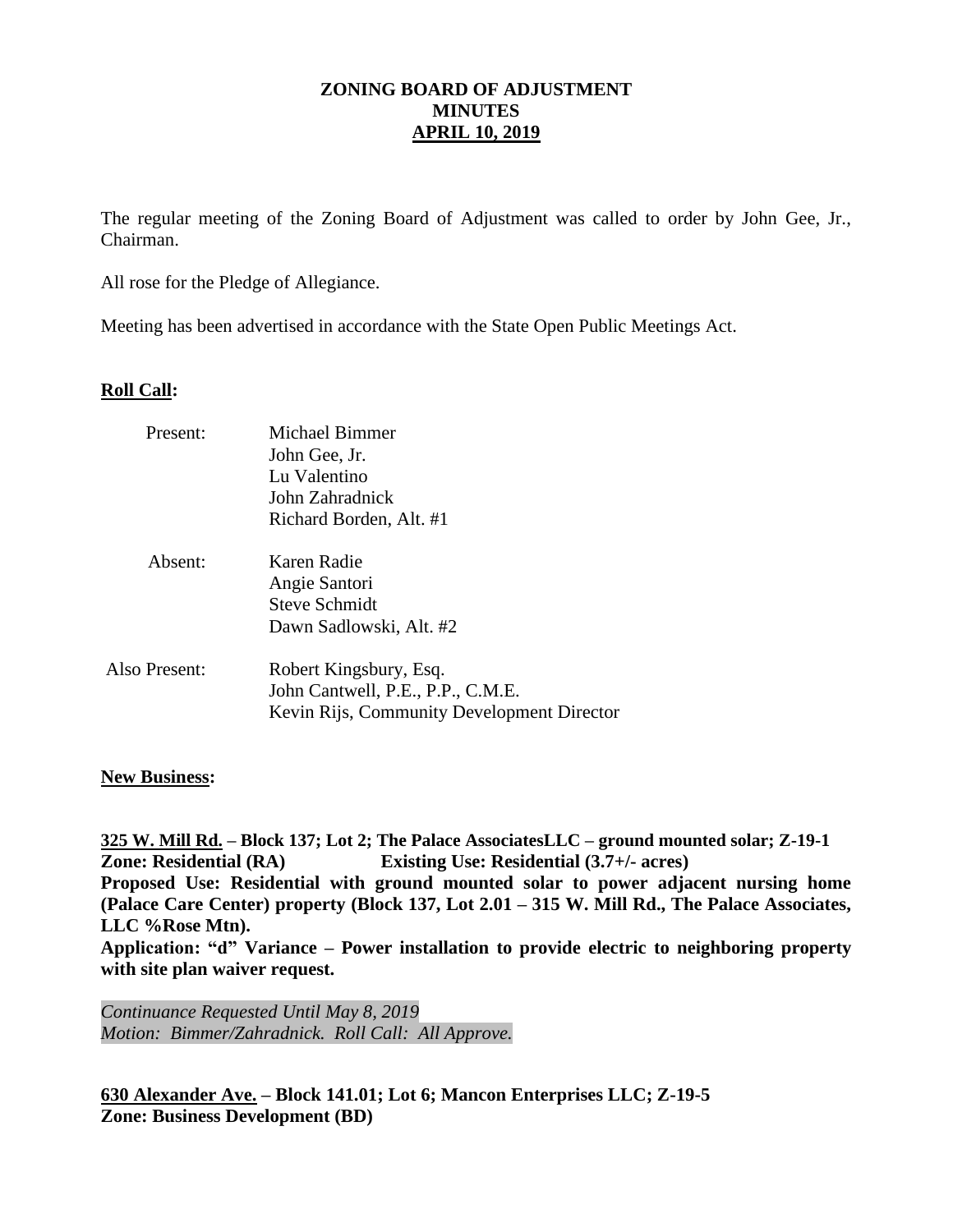# **ZONING BOARD OF ADJUSTMENT MINUTES APRIL 10, 2019 Page 2**

**Application: "d" Variance – to allow Construction Company storage yard (vehicles and construction equipment)**

*Continuance Requested Until May 8, 2019 Motion: Borden/Zahradnick. Roll Call: All Approve.*

## **300 S. Lenola Rd. – Block 189; Lot 4.04 (Kingsway Plaza); Stephanie Weinstein (Hot Yoga); Z-19-8 Zone: Business Development (BD) Existing Use: Vacant Store front Application: Use "d" Variance to expand existing Yoga Studio into adjacent store front.**

Stephanie Weinstein, Applicant, sworn in by Attorney Kingsbury.

Explanation of photo. Shows 1,400 sq. ft. area (Hot Yoga) and vacant 1,400 sq. ft. area next door. Plan is to expand Hot Yoga which will result in a nicer lobby and two rooms. Hours of Operation: 6 AM – 9:30 PM. Employees: Max of 3 people; Students: Max of 40. Adding two showers; one existing bathroom.

Mr. Cantwell: Non-conforming use variance. Testimony should be provided to the Board showing positive and negative criteria. Positive: promotes general welfare of the community; taking over a vacant store area; offers different types of services with people with different types of abilities; creates community. Recycling – until a water cooler is installed, water bottles will be recycled. Basic trash – not a large amount. Any negative criteria will not be increased. No additional signage – applicant would like to replace current sign. No exterior improvements.

**Board:** Is Hot Yoga a franchise? *No.* How many classes per day? *Classes will be supply/demand.*

**Public:** None. Public Portion closed.

Motion to Approve: Zahradnick/Borden. (Per Attorney Kingsbury, motion includes a site plan waiver.) Roll Call: All Approve.

**Old Business:** None.

## **Minutes:**

March 13, 2019 Motion to Approve: Borden/Zahradnick. All In Favor.